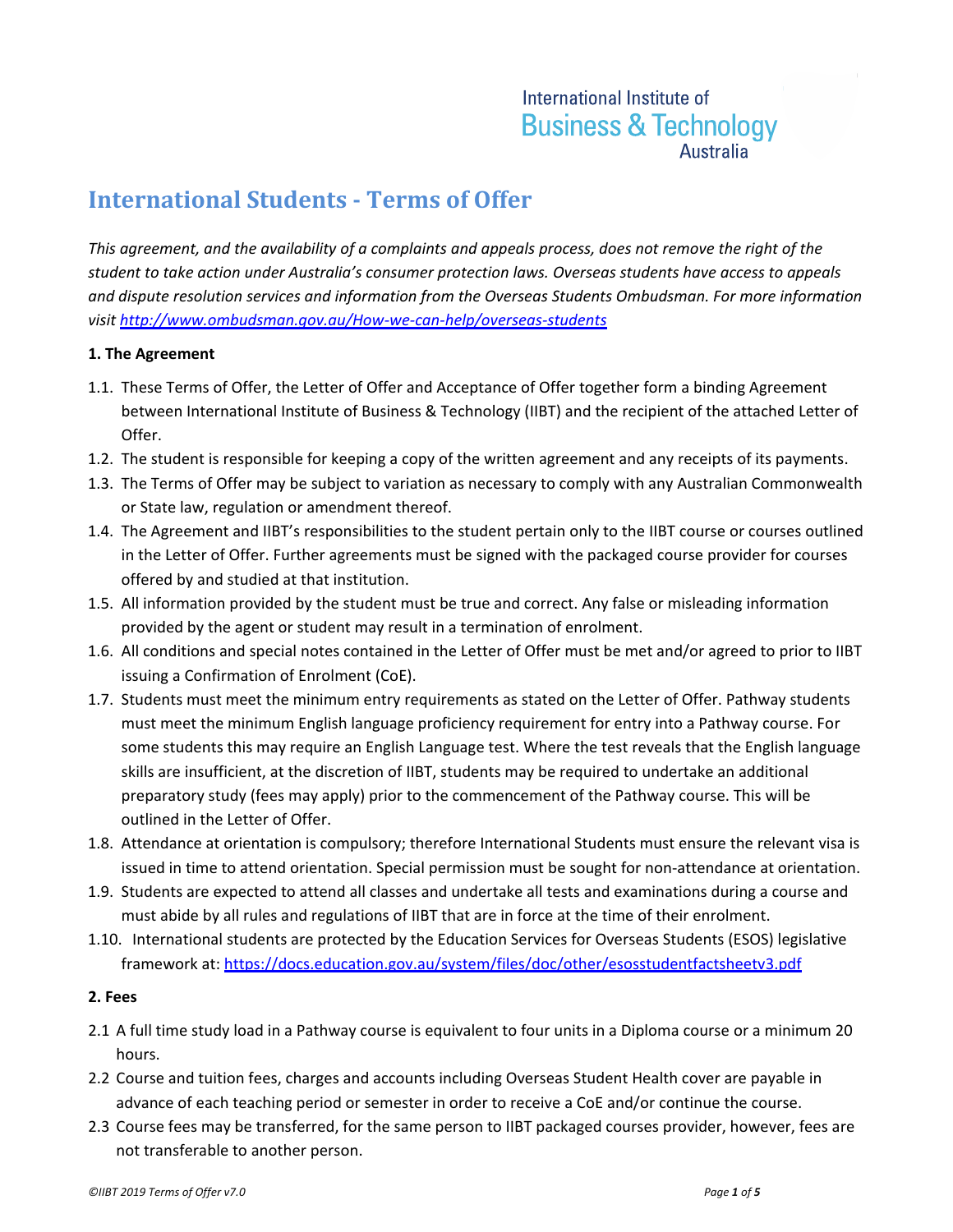# International Institute of **Business & Technology**

- 2.4 The total pathway tuition fees stated in an Offer Letter are indicative only and are based on a full time study load. Students will receive a credit to their account where the incurred tuition fees are less than the amount paid in advance. IIBT has the right to increase course or tuition fees and charges from time-to-time IIBT will give students 30 days' notice when there is a change to tuition fees. For more information on tuition fees refer to the IIBT Letter of Offer.
- 2.5 Students enrolling in a second or subsequent teaching period or semester at IIBT will be notified of the date by which payment and enrolment must be completed.
- 2.6 School aged dependents accompanying students to Australia will be required to enrol at school and pay full fees if they are enrolled in either a Government or non-Government school.
- 2.7 Where a student's study period is extended beyond the period of the study visa, the student will be liable for visa and related costs.
- 2.8 Students defaulting on payment of fees will have their account sent to an external debt collection agency. Further fees will be charged by the agency to the student for this service.
- 2.9 Non-tuition Fees & Charges

| Administration              |                                                    | Academic                        |                                                        |  |  |
|-----------------------------|----------------------------------------------------|---------------------------------|--------------------------------------------------------|--|--|
|                             |                                                    |                                 |                                                        |  |  |
| <b>ITEM</b>                 | COST                                               | <b>ITEM</b>                     | COST                                                   |  |  |
| Replacement Student ID Card | \$10.00                                            | Late-Enrolment Fee per unit     | \$50.00                                                |  |  |
| Photocopying                | 20 cents per page                                  | Reprint of Graduate Certificate | \$50.00                                                |  |  |
| Colour                      | 60 cents per page                                  |                                 |                                                        |  |  |
| Overdue Payment Fee         | \$200                                              | Reprint of Academic Transcript  | \$10.00                                                |  |  |
|                             |                                                    |                                 |                                                        |  |  |
| Credit card surcharge       | 2.5%                                               | VET course reassessment fee     | Submission 1 No marking charge                         |  |  |
|                             |                                                    |                                 | Submission 2 (if required) No marking charge           |  |  |
|                             |                                                    |                                 | Submission 3 (if required) \$200 per additional remark |  |  |
| Late payment penalty        | \$200                                              |                                 |                                                        |  |  |
| Enrolment fee               | \$250 (non-refundable)                             |                                 |                                                        |  |  |
| Materials fee               | ELICOS: \$70 per module                            |                                 |                                                        |  |  |
|                             | VET Business courses: \$70 per course              |                                 |                                                        |  |  |
|                             | VET IT courses: \$200 per course                   |                                 |                                                        |  |  |
|                             | Higher Education diploma courses: \$400 per course |                                 |                                                        |  |  |
| Resource fee                | \$250 per annum                                    |                                 |                                                        |  |  |

The following is a list showing non-tuition fees and charges you may incur at IIBT

# **3. Visa Conditions**

- 3.1 Student visas are normally issued for the period of the course or courses being offered. Students needing to extend their visa beyond this period should first consult IIBT staff for assistance where they will also be referred to DIBP for Visa information.
- 3.2 International students are responsible for meeting all visa conditions as specified by the Australian Government. For more information on Australian Visa regulations refer to<http://www.immi.gov.au/>
- 3.3 Students under 18 years of age must have accommodation arrangements deemed acceptable by the Australian Government.
- 3.4 Students under 18 years of age must advise IIBT of their welfare arrangements on or before enrolment.
- 3.5 IIBT is required by law to report to the Australian Government international students who are found to be in breach of their visa conditions (e.g. maintaining satisfactory attendance and progress). Reported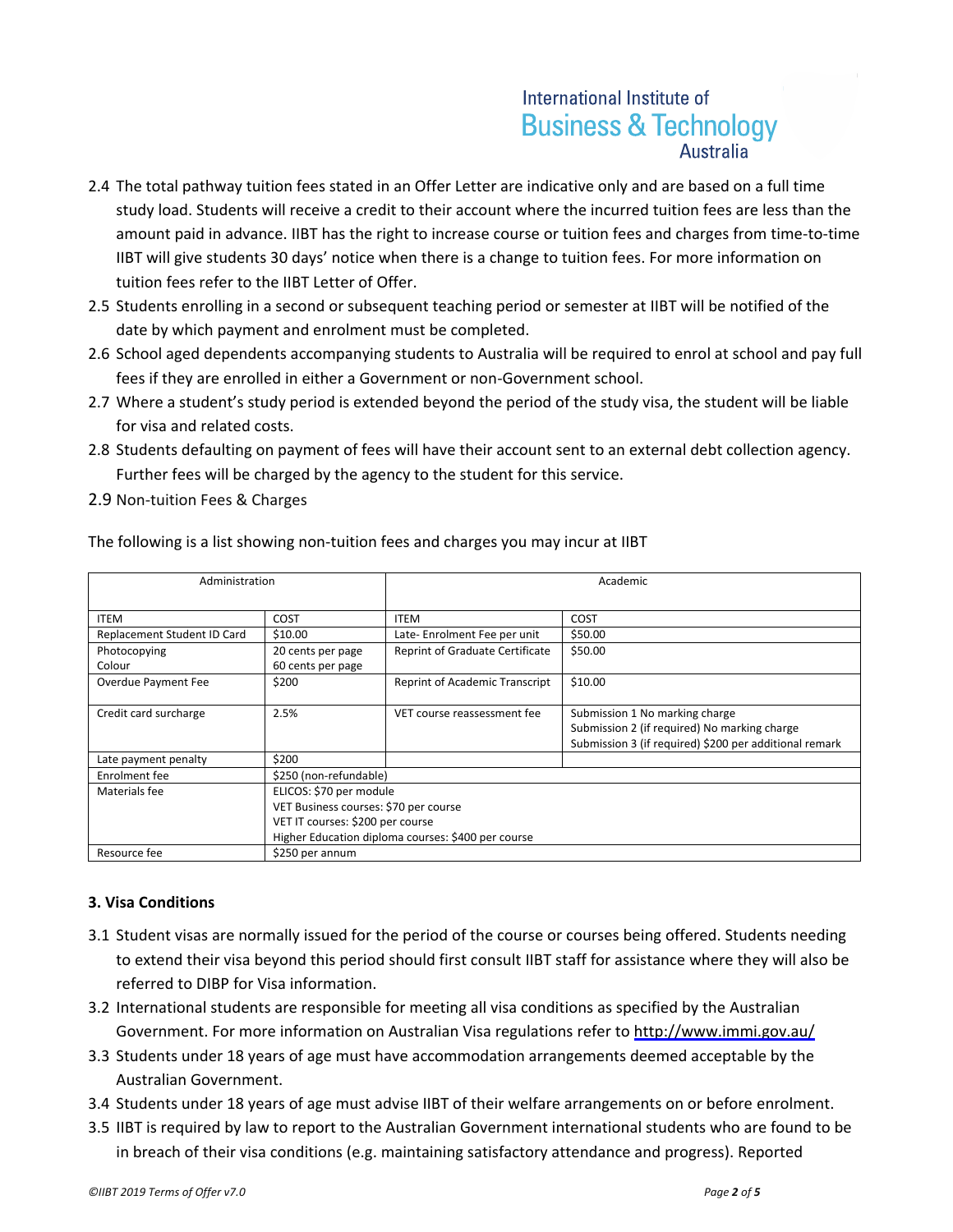# International Institute of **Business & Technology Australia**

students may be instructed by the Government to leave the country.

3.6 Current (enrolled) students are required to notify IIBT in writing or online of a change of address as soon as it occurs.

## **4. Privacy of Information**

- 4.1 Personal information about the student may be shared between the registered provider and relevant Commonwealth, State and territory government agencies and for non-exempt providers, to the Tuition Protection Service and ESOS Assurance Fund Manager. This information may include personal and contact details, course enrolment details and changes and the circumstances of any suspected breach by the student of a student visa condition.
- 4.2 In the event of circumstances requiring critical incident management, IIBT reserves the right to disclose limited personal information of a student where it is considered necessary to meet or maintain its duty of care responsibilities to that student.
- 4.3 With the exception of parties referred to in clauses 4.1 and 4.2 and the packaged course provider, information will only be provided to other parties with a student's permission.
- 4.4 In the event of circumstances requiring urgent medical care and where it is not possible to contact the parent/guardian, IIBT is authorised as a matter of urgency to seek appropriate medical care.
- 4.5 In the event that a student defaults on payment of fees, the student gives permission for IIBT to give their name and contact details to a debt collection agency for the recovery of fees.

## **5. IIBT Refund Policy**

IIBT is committed to ensuring all students have ready access to information about refunds, refunding tuition fees in accordance with current legislation and standards and reviewing refund requests based on compassionate and compelling grounds.

Specifically we will ensure that all information contained in marketing and advertising that relates to course fees are accurate and relevant to current fee policy, and that students are provided with 30 days' notice prior to any course fee changes.

IIBT will achieve this policy by providing the enrolled or enrolling student with information relating to and access to the course fee refunds procedures.

On receiving a Refund Request Form from a student, the Student Services Officer will advise IIBT management of the pending application.

#### **Conditions:**

- 5.1 All refund requests must be made in writing on the designated **Refund Request Form**.
- 5.2 All refunds will be paid within four weeks of receiving the Refund Request Form. Provisions for refunds are detailed in the **Refund Fee Schedule**.
- 5.3 Students are responsible for clearing any overdue fees prior to a refund being processed.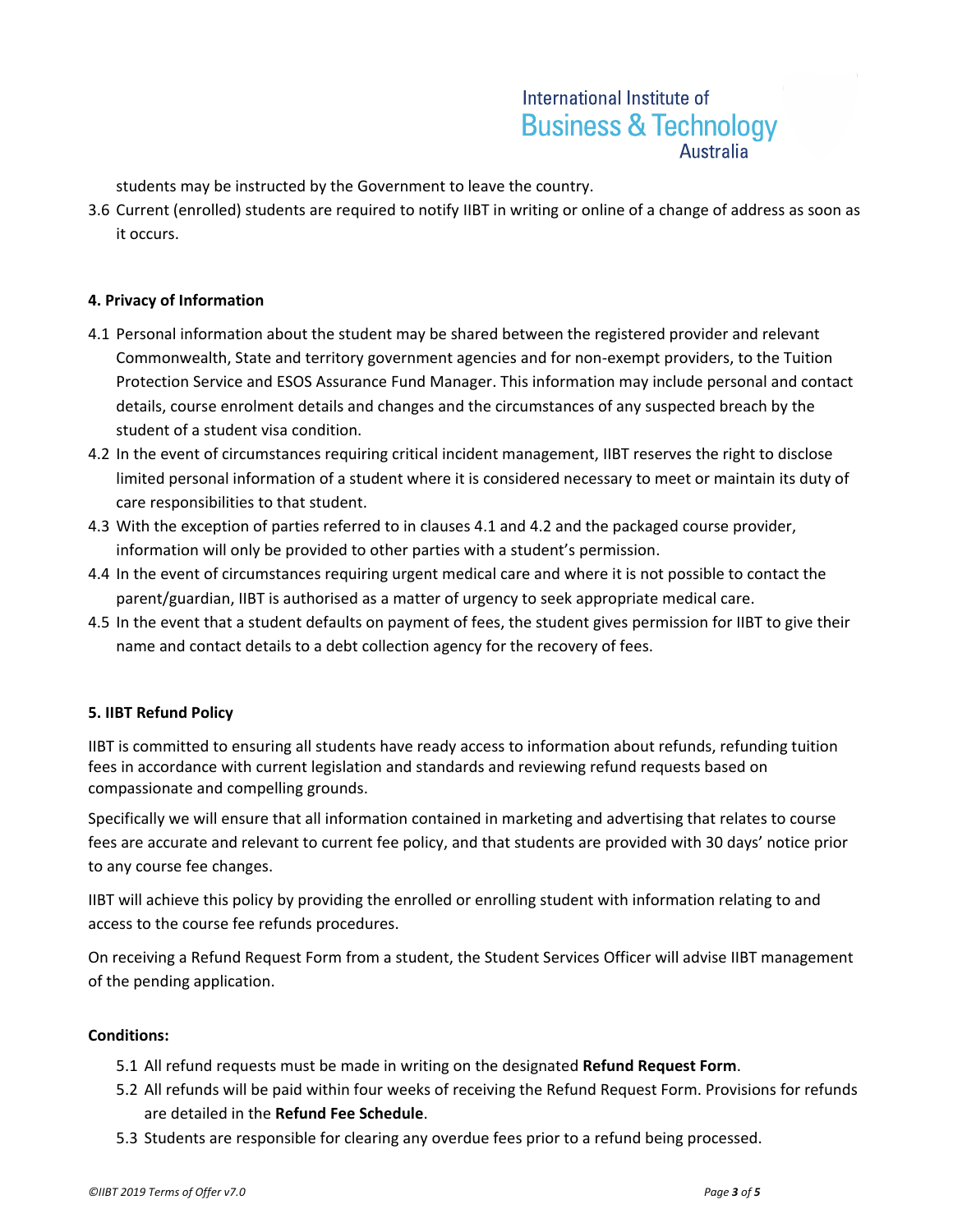# International Institute of **Business & Technology Australia**

- 5.4 Enrolment, accommodation and airport pick up fees are non-refundable.
- 5.5 Refunds will be paid in \$AUD by direct deposit to the designated bank account of the person who entered into a contract with IIBT.
- 5.6 Under no circumstances will course money be refunded to a third party. Non-self-supporting students must obtain their parents' or legal guardian's permission for a refund.
- 5.7 Officially-sponsored students cannot request a refund of any tuition credit fees. Only the recorded sponsor can receive them.
- 5.8 Census date for refunds due to withdrawal or deferment is 21 days from the commencement date of the trimester (Diploma students) or the first day of the teaching period (English students) as applicable. Refunds outside of this timeframe will only be considered if the request is based on compassionate or compelling grounds. Cancellation fees may be applicable in accordance with the published refund schedule.
- 5.9 All request for refunds must be approved by IIBT's Director of International.
- 5.10 IIBT will refund monies in credit over \$50 following graduation. Refunds in excess of AUD\$50 will be sent to a student's nominated Australian bank account.
- 5.11 IIBT accepts no liability for any currency exchange movement between the date the fees were received and the date the refund is paid or any bank charges relating to the refund.
- 5.12 In the event that the information provided in the refund application is not complete and further information/verification is required, the processing timeline will resume effective from the date when the completed information has been submitted.
- 5.13 A student whose withdrawal or enrolment cancellation is due to exceptional compassionate or compelling circumstances must state reasons for the withdrawal in the **Refund Request Form** and include any documentary evidence (e.g. medical certificates). Cancellation charges may be waived.
- 5.14 Where students defer their course due to compassionate and compelling circumstances, IIBT will credit any fees paid to the relevant semester without penalty.
- 5.15 Commencing students who fail to meet a condition of their offer relating to English or academic competency, preventing them from enrolling in their proposed course, will be eligible for a refund of Tuition Fees less an administration charge, provided the college was notified before the beginning of the semester begun. Evidence of failure to meet the condition must also be shown prior to semester commencement, as outlined in the Letter of Offer.
- 5.16 The full refund policy will apply in cases where a student cannot provide sufficient evidence that entry requirements are not met.
- 5.17 In the case of a visa refusal, IIBT will process the written application and refund course fees within four weeks of receiving the student's written advice of visa refusal. Application for refund must be accompanied by a rejection letter from DoHA.

## **Defaults by IIBT**

- 5.18 IIBT default refund provisions apply to an overseas student or an intending overseas student in relation to a course if:
	- a. the course does not start on the agreed starting day; or
	- b. the course ceases to be provided at any time after it starts but before it is completed; or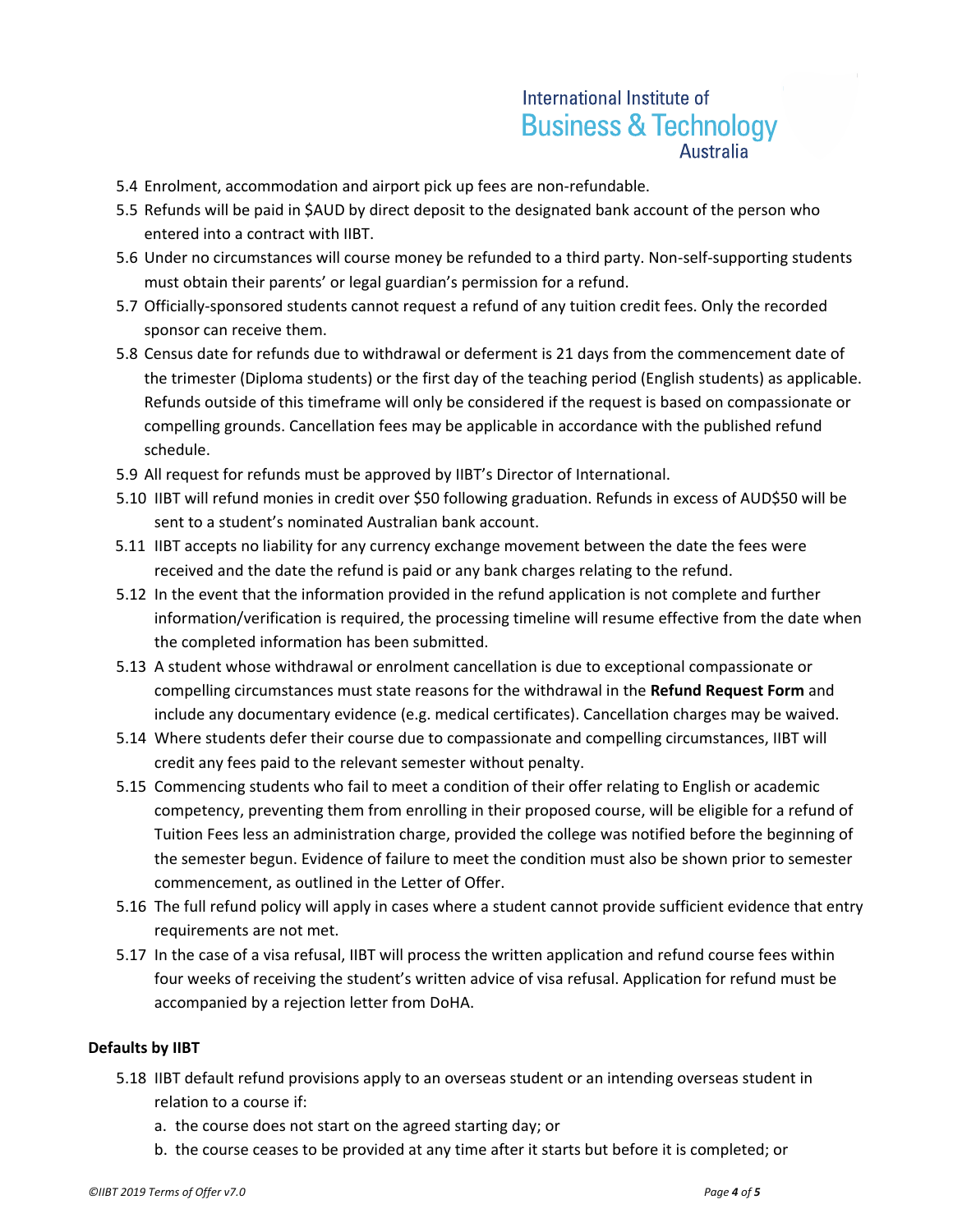# International Institute of **Business & Technology**

- c. the course is not provided in full to the student because a sanction has been imposed on IIBT; and
- d. the student has not withdrawn before the default day
- 5.19 In the unlikely event that the Institute defaults, the student will be offered a refund of all the course money paid to date within two weeks of the default day. Should there be any unspent Pre-Paid Fees held in the IIBT Prepaid Student Fee Account, IIBT will pay the refund out of this account.
- 5.20 Alternately, the student may be offered enrolment in a suitable alternative course by the college at no extra cost.
	- a. The student has the right to choose whether he/she would prefer a full refund of course fees, or to accept a place in another course.
	- b. If the student chooses placement in another course, he/she will be asked to sign a document to indicate that he/she accepts the placement. The student's written acceptance of the alternative course offer will relieve IIBT's liability to provide a refund to the student.
- 5.21 Should the above arrangement not be suitable to the student, IIBT will notify the Tuition Protection Service (TPS) Director who will facilitate access for the student to course placement.

## **Student Defaults**

- 5.22 The student default refund provisions apply to an overseas student or an intending overseas student in relation to a course if:
	- a. The course starts on the agreed starting day, but the student does not start on that day (and has not previously withdrawn); or
	- b. The student withdraws from the course (either before or after the agreed starting day); or
	- c. IIBT refuses to provide, or continue providing, the course to the student because of one or more of the following events:
		- i. The student failed to pay an amount he or she was liable to pay IIBT, directly or indirectly, in order to undertake the course;
		- ii. The student breached a condition of his or her student visa;
		- iii. Misbehaviour by the student

## **Appeals**

- 5.23 Students who dispute refund procedures will be provided with access to the IIBT internal / external appeals procedure.
- 5.24 IIBT's refund policy and the availability of complaints and appeals processes do not remove the right of the student to take action under Australia's consumer protection laws.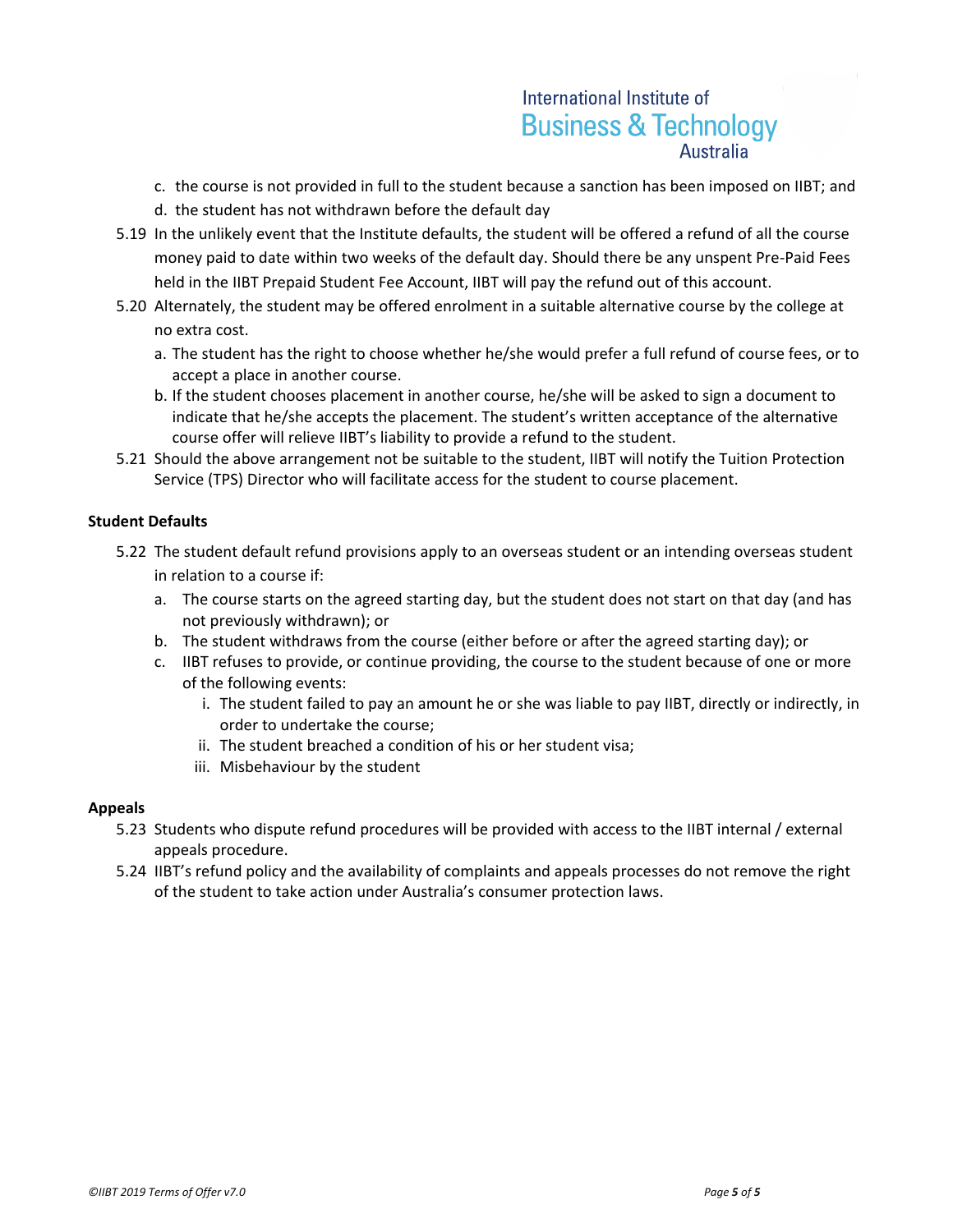

# **International Student Fee Refund Schedule**

# **A. Prospective and students enrolled in their first teaching period of studies at IIBT**

| In the event that:                                                                                                                                                                                        | The student is eligible for:                                                                                                                                                                                |  |  |  |
|-----------------------------------------------------------------------------------------------------------------------------------------------------------------------------------------------------------|-------------------------------------------------------------------------------------------------------------------------------------------------------------------------------------------------------------|--|--|--|
| <b>Institution default</b>                                                                                                                                                                                |                                                                                                                                                                                                             |  |  |  |
| a. The offer of a place is withdrawn by the Institution; or<br>b. The Institution is unable to provide the Course.                                                                                        | A full refund.                                                                                                                                                                                              |  |  |  |
| <b>Student default</b>                                                                                                                                                                                    |                                                                                                                                                                                                             |  |  |  |
| c. The student makes a material statement that is proven to<br>be false or provides a fraudulent document or the<br>student is guilty of misconduct leading to expulsion or<br>cancellation of enrolment. | No refund for the current teaching period. Any fees paid in<br>advance for future teaching periods will be refunded in full.                                                                                |  |  |  |
| d. The student withdraws, or confirms their intention to<br>withdraw from the Institution, on or prior to, the first day<br>of the teaching period.                                                       | A full refund less administrative expenses of \$1000.                                                                                                                                                       |  |  |  |
| e. The student withdraws from the Institution after the<br>teaching period commences but on or prior to the Census<br>date.                                                                               | A full refund less expense of services calculated at 50% of<br>the fee for the current teaching period.                                                                                                     |  |  |  |
| f. A FEE HELP/local student withdraws from a unit of study<br>on or prior to Census date                                                                                                                  | No financial liability is incurred and/or tuition fees paid in<br>advance are refunded in full                                                                                                              |  |  |  |
| g. The student withdraws from the Institution after the<br>Census date.                                                                                                                                   | No refund for the current teaching period. Any fees paid in<br>advance for future teaching periods will be refunded in full.                                                                                |  |  |  |
| h. The student does not meet the entry requirements as<br>mentioned on the conditional offer letter.                                                                                                      | A full refund of will be made less \$250 for administration<br>expenses                                                                                                                                     |  |  |  |
| The student's enrolment is cancelled after the Census<br>i.<br>date due to non-payment of fees.                                                                                                           | No refund for the current teaching period. The student<br>remains liable for the full fee for the teaching period<br>whether or not reinstated.                                                             |  |  |  |
| Non-Student Visa holder withdrawing from the Institution<br>j.<br>prior to the first day of the teaching period.                                                                                          | A full refund less \$250 for administration expenses.                                                                                                                                                       |  |  |  |
| k. Non-student Visa holder withdrawing from the Institution<br>after the first day of the teaching period and on or prior<br>to Census date                                                               | A full refund less expense of services calculated at 50% of<br>the fee for the current teaching period                                                                                                      |  |  |  |
| <b>Other events</b>                                                                                                                                                                                       |                                                                                                                                                                                                             |  |  |  |
| The student is granted Australian permanent residency<br>Ι.<br>on or prior to the Census date and provides evidence of<br>their enrolment in IIBT as a domestic student.                                  | The difference in domestic and international student fees<br>will be credited to following study period(s). Any remaining<br>balance (if any) will be fully refunded after the completion<br>of the course. |  |  |  |
|                                                                                                                                                                                                           | If permanent residency is granted after the Census date,<br>the student remains liable for fees as an international<br>student until the end of the current teaching period.                                |  |  |  |
| m. Visa refusal (before student commences course)                                                                                                                                                         | Full refund less 5% of course fees received by the<br>Institution or \$500, whichever is the lesser                                                                                                         |  |  |  |

**Note: Different courses at IIBT have different Census dates. Students are advised to refer to their Offer Letter for the Census date applicable to the course they are undertaking**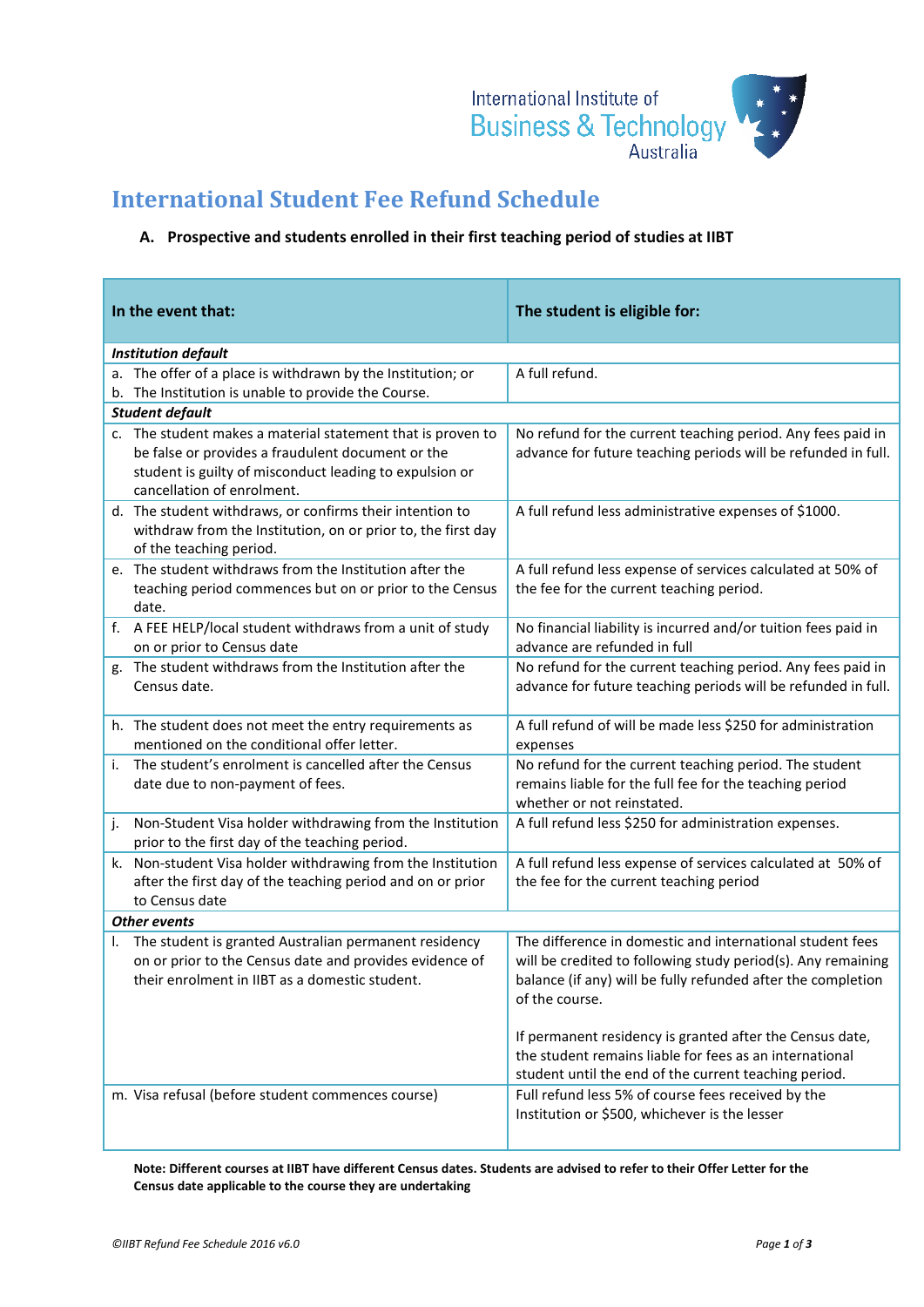

# **B. Continuing Students: (Students enrolled in a continuing course eg. Diploma)**

|                     | In the event that:                                                                                                                                                                                           | The student is eligible for:                                                                                                                                                                                                                                                                                                 |  |  |
|---------------------|--------------------------------------------------------------------------------------------------------------------------------------------------------------------------------------------------------------|------------------------------------------------------------------------------------------------------------------------------------------------------------------------------------------------------------------------------------------------------------------------------------------------------------------------------|--|--|
|                     | <b>Institution default</b>                                                                                                                                                                                   |                                                                                                                                                                                                                                                                                                                              |  |  |
|                     | a. The course ceases to be provided by the Institution after<br>it has started, but before it is completed by the student.                                                                                   | A full refund of the tuition fees paid for any teaching<br>periods which have not been completed.                                                                                                                                                                                                                            |  |  |
|                     | <b>Student default</b>                                                                                                                                                                                       |                                                                                                                                                                                                                                                                                                                              |  |  |
|                     | b. The student withdraws from the Institution on or prior to<br>the first day of the new teaching period they are enrolled<br>in                                                                             | A full refund less administrative expenses of \$1000.<br>Where fees for the new teaching period have not been pre-<br>paid, a cancellation fee of \$1000 applies                                                                                                                                                             |  |  |
|                     | c. The student withdraws from the Institution after the first<br>day of the new teaching period but on or before Census<br>date                                                                              | A full refund less expense of services calculated at 50% of<br>the fee for the new teaching period<br>Where fees for the new teaching period have not been pre-<br>paid, a cancellation fee calculated at 50% of the fee for the<br>new teaching period applies                                                              |  |  |
|                     | n. A FEE HELP/local student withdraws from a unit of study<br>on or prior to Census date                                                                                                                     | No financial liability is incurred and/or tuition fees paid in<br>advance are refunded in full                                                                                                                                                                                                                               |  |  |
|                     | d. The student withdraws from the Institution after the<br>Census date of the teaching period they were enrolled in.                                                                                         | No refund for the current teaching period. Any fees paid in<br>advance for future teaching periods will be refunded in full.                                                                                                                                                                                                 |  |  |
|                     | e. The enrolment is cancelled by the Institution because the<br>student is not making satisfactory academic progress<br>despite appropriate measures having been taken by the<br>Institution to assist them. | No refund for the teaching periods previously undertaken<br>prior to the teaching period in which enrolment is<br>terminated.<br>No refund for the teaching period in which the enrolment is<br>terminated unless the termination and withdrawal occurs<br>before the relevant census date in the current teaching<br>period |  |  |
|                     |                                                                                                                                                                                                              | Any fees paid in advance for future teaching periods will be<br>refunded in full.<br>No refund for the current teaching period. Any fees paid in                                                                                                                                                                             |  |  |
| f.                  | Misconduct by the student leading to expulsion or<br>cancellation of enrolment.                                                                                                                              | advance for future teaching periods will be refunded in full.                                                                                                                                                                                                                                                                |  |  |
| g.                  | The student's enrolment is cancelled after census due to<br>non-payment of fees.                                                                                                                             | No refund for the current teaching period. The student<br>remains liable for the full fee for the teaching period<br>whether or not reinstated.                                                                                                                                                                              |  |  |
| <b>Other events</b> |                                                                                                                                                                                                              |                                                                                                                                                                                                                                                                                                                              |  |  |
|                     | h. The student is granted Australian permanent residency<br>on or prior to the Census date and provides evidence of<br>their enrolment in IIBT as a domestic student.                                        | The difference in domestic and international student fees<br>will be credited to following study period(s). Any remaining<br>balance (if any) will be fully refunded after the completion<br>of the course.                                                                                                                  |  |  |
|                     |                                                                                                                                                                                                              | If permanent residency is granted after the Census date,<br>the student remains liable for fees as an international<br>student until the end of the current teaching period.                                                                                                                                                 |  |  |
| i.                  | The student is enrolled on a conditional or provisional<br>basis and is then not permitted to re-enrol.                                                                                                      | A full refund of fees paid in advance for the conditional<br>enrolment and any future teaching periods.                                                                                                                                                                                                                      |  |  |
| j.                  | The student completes their course and their record<br>reflects as Course Complete                                                                                                                           | A full refund of any overpayment of fees.                                                                                                                                                                                                                                                                                    |  |  |